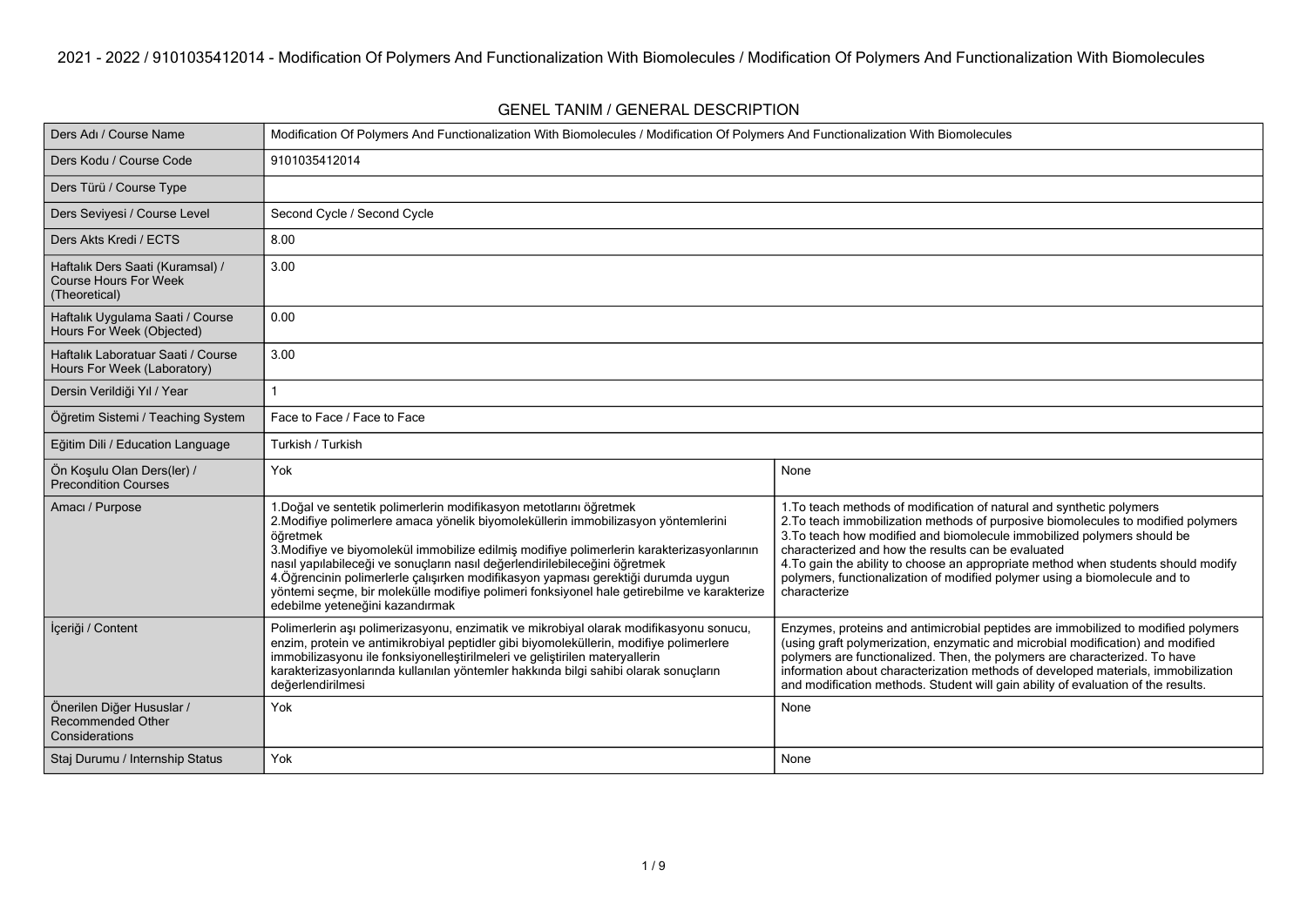| Kitabı / Malzemesi / Önerilen<br>Kaynaklar / Books / Materials /<br>Recommended Reading | •Meister, J. J. (2000). Polymer. Modification Principles, Techniques and Applications, New<br>York: Marcel Dekker.<br>•Telefoncu, A., (1997). Enzimoloji, Lisansüstü Yaz Okulu, İzmir: Ege Üni. Baskı Atölyesi.<br>•Biyokimyanın İlkeleri - Lehninger (2013), Çeviri Editörü: Y. Murat ELÇİN, 5. baskıdan<br>ceviri, Ankara: Palme Yayıncılık. | •Meister, J. J. (2000). Polymer. Modification Principles, Techniques and Applications,<br>l New York: Marcel Dekker.<br>  •Telefoncu, A., (1997). Enzimoloji, Graduate Summer School, İzmir: Ege University<br>l Print Workshop.<br>•Biyokimyanın İlkeleri - Lehninger (2013), Translation Editor: Y. Murat ELÇİN,<br>translated from the fifth edition: Palme Yayıncılık. |
|-----------------------------------------------------------------------------------------|------------------------------------------------------------------------------------------------------------------------------------------------------------------------------------------------------------------------------------------------------------------------------------------------------------------------------------------------|----------------------------------------------------------------------------------------------------------------------------------------------------------------------------------------------------------------------------------------------------------------------------------------------------------------------------------------------------------------------------|
| Öğretim Üyesi (Üyeleri) / Faculty<br>Member (Members)                                   | Assoc. Prof. Dr. Alper AKKAYA                                                                                                                                                                                                                                                                                                                  |                                                                                                                                                                                                                                                                                                                                                                            |

## **ÖĞRENME ÇIKTILARI / LEARNING OUTCOMES**

| Polimerlerin amaca uygun modifikasyon yöntemini seçebilme ve deney tasarlama yeteneğinin<br>kazandırılması                                                                         | To gain the ability to select suitable method of modification of polymers and design of experiments                                             |
|------------------------------------------------------------------------------------------------------------------------------------------------------------------------------------|-------------------------------------------------------------------------------------------------------------------------------------------------|
| Mevcut sorunları belirleyebilme ve buna uygun biyomolekülü seçebilme yeteneğinin kazandırılması                                                                                    | To gain the ability to identify existing problems and to choose suitable biomolecules                                                           |
| Modifiye polimere biyomolekülün aplikasyonunda uygun yöntemi seçebilme ve deney tasarlama<br>veteneğinin kazandırılması                                                            | To gain the ability to select appropriate method for application of biomolecule to modified polymer and<br>design of experiments                |
| Modifikasyonun ve biyomolekülün aplikasyonunun gerçekleştiğini gösteren karakterizasyon<br>yöntemlerinin neler olduğunun ve sonuçların nasıl değerlendirilebileceğinin öğretilmesi | To teach characterization methods for realized modification and biomolecule applications and how the<br>results could be evaluated to be taught |

**HAFTALIK DERS İÇERİĞİ / DETAILED COURSE OUTLINE**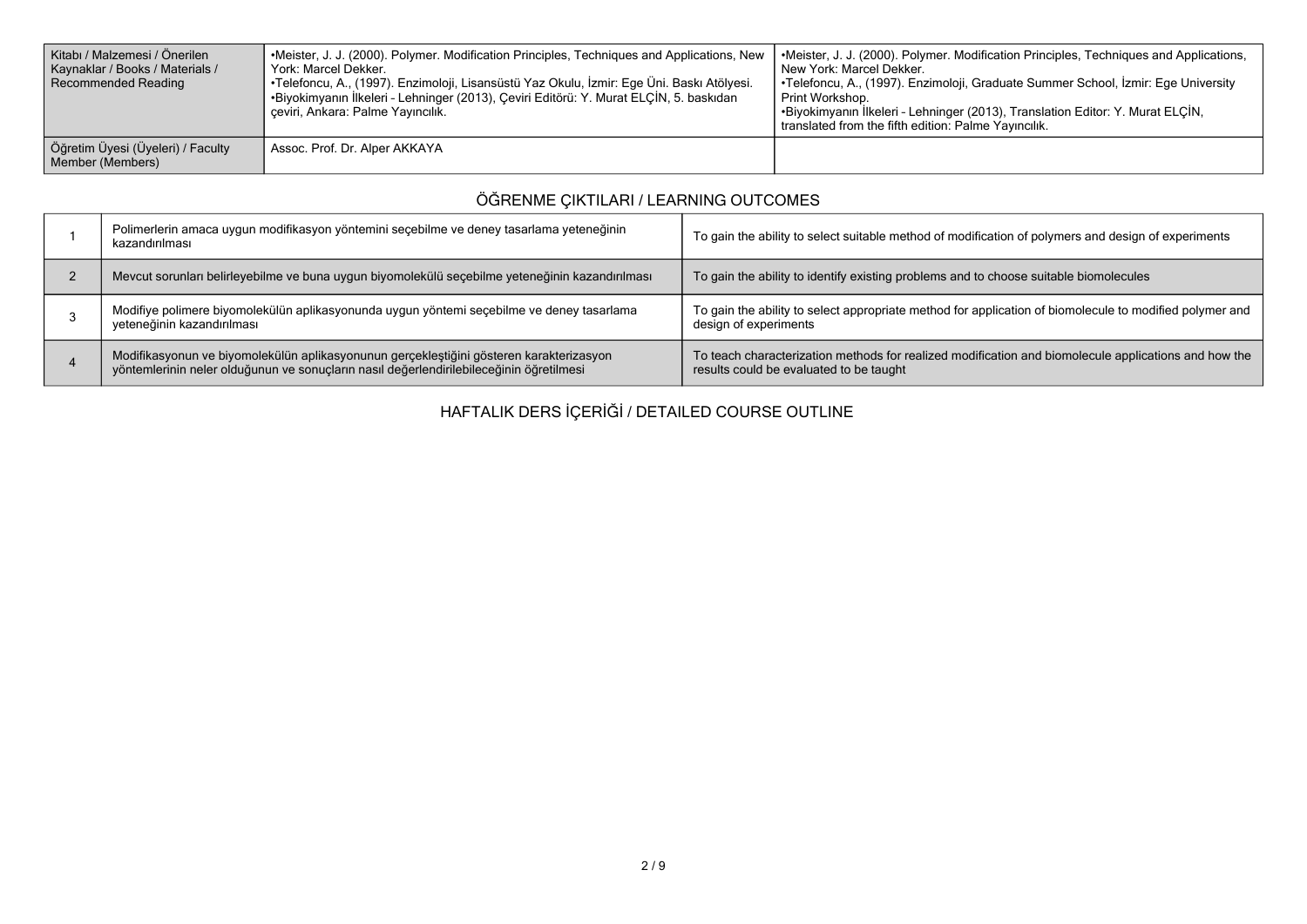| Hafta / Week |                                                                                                                                        |                                                                                                                                                                                                                                                                                                                                                                                       |                                                                                                                                                                                                                                                                                                                                              |                                                                       |                           |
|--------------|----------------------------------------------------------------------------------------------------------------------------------------|---------------------------------------------------------------------------------------------------------------------------------------------------------------------------------------------------------------------------------------------------------------------------------------------------------------------------------------------------------------------------------------|----------------------------------------------------------------------------------------------------------------------------------------------------------------------------------------------------------------------------------------------------------------------------------------------------------------------------------------------|-----------------------------------------------------------------------|---------------------------|
|              | Teorik Dersler / Theoretical                                                                                                           | Uygulama                                                                                                                                                                                                                                                                                                                                                                              | Lab                                                                                                                                                                                                                                                                                                                                          | Öğretim Yöntem ve<br>Teknikleri/Teaching Methods<br>Techniques        | Ön Hazırlık / Preliminary |
|              | Polimerlerin (Doğal, sentetik ve biyobozunur) modifikasyonu üzerine<br>genel bilgilendirme ve biyomoleküllerle fonksiyonelleştirme     | Introduction                                                                                                                                                                                                                                                                                                                                                                          | Giriş                                                                                                                                                                                                                                                                                                                                        |                                                                       |                           |
|              | General information on the modification of polymers (natural,<br>synthetic, and biodegradable) and functionalization with biomolecules | Introduction                                                                                                                                                                                                                                                                                                                                                                          |                                                                                                                                                                                                                                                                                                                                              |                                                                       |                           |
|              | <b>Teorik Dersler / Theoretical</b>                                                                                                    | Uygulama                                                                                                                                                                                                                                                                                                                                                                              | Lab                                                                                                                                                                                                                                                                                                                                          | Öğretim Yöntem ve<br><b>Teknikleri/Teaching Methods</b><br>Techniques | Ön Hazırlık / Preliminary |
| 2            | Sentetik polimerlerin modifikasyonunda aşı polimerizasyonu<br>İvöntemlerinin kullanımı                                                 | Polyethylene, and polyacrylonitrile<br>as synthetic polymers,<br>benzophenone as a photoinitiator<br>and methacrylic acid as the graft<br>monomer are used in the system.<br>In this system, determination of<br>solution and environmental<br>conditions and determination of<br>the graft polymerization and<br>designing of parameters<br>optimization of graft<br>Ipolvmerization | Sentetik polimer olarak<br>polietilentereftalat ve<br>poliakrilonitril, fotobaşlatıcı olarak<br>benzofenon ve aşı monomeri<br>olarak metakrilik asit kullanıldığı<br>sistemde çözelti ve çevre<br>sartlarının belirlenmesi<br>neticesinde ası<br>polimerizasyonunun tasarlanması<br>ve ası polimerizasyonu<br>parametrelerinin optimizasyonu |                                                                       |                           |
|              | Use of graft polymerization for modification of synthetic polymers                                                                     | Polyethylene, and polyacrylonitrile<br>as synthetic polymers,<br>benzophenone as a photoinitiator<br>and methacrylic acid as the graft<br>monomer are used in the system.<br>In this system, determination of<br>solution and environmental<br>conditions and determination of<br>the graft polymerization and<br>designing of parameters<br>optimization of graft<br>polymerization  |                                                                                                                                                                                                                                                                                                                                              |                                                                       |                           |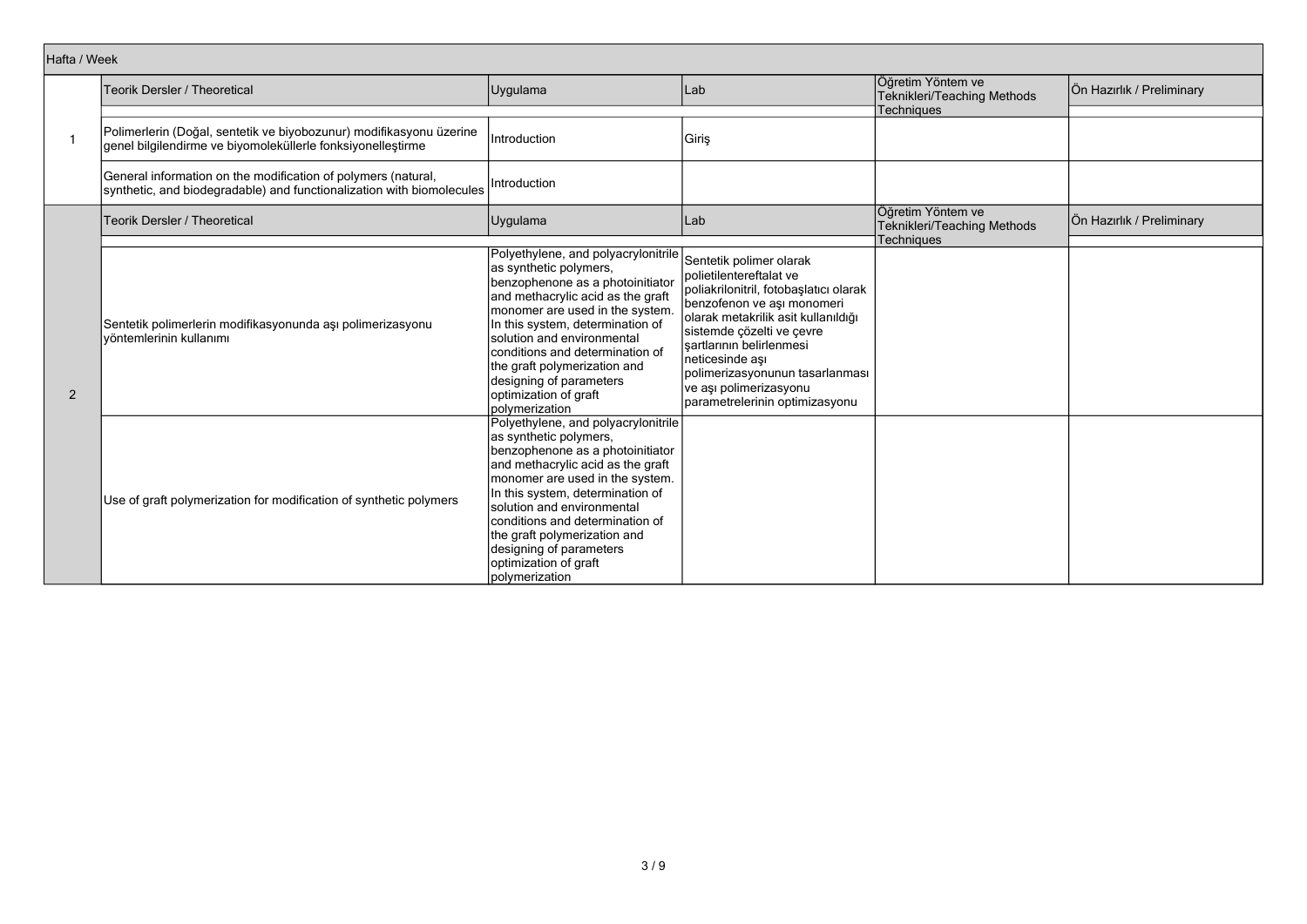|                | Teorik Dersler / Theoretical                                                       | Uygulama                                                                                                                                                                                                                                                                                                                                                | Lab                                                                                                                                                                                                                                                                                                        | Öğretim Yöntem ve<br>Teknikleri/Teaching Methods                      | Ön Hazırlık / Preliminary |
|----------------|------------------------------------------------------------------------------------|---------------------------------------------------------------------------------------------------------------------------------------------------------------------------------------------------------------------------------------------------------------------------------------------------------------------------------------------------------|------------------------------------------------------------------------------------------------------------------------------------------------------------------------------------------------------------------------------------------------------------------------------------------------------------|-----------------------------------------------------------------------|---------------------------|
| 3              | Doğal polimerlerin modifikasyonunda aşı polimerizasyonu<br>vöntemlerinin kullanımı | Alginate as a natural polymers,<br>benzophenone as a photoinitiator<br>and glycidyl methacrylate as graft<br>monomer are used in the system.<br>In this system, determination of<br>solution and environmental<br>conditions and determination of<br>the graft polymerization and<br>designing of parameters<br>optimization of graft<br>polymerization | Doğal polimer olarak aljinat,<br>fotobaşlatıcı olarak benzofenon ve<br>aşı monomeri olarak<br>glisidilmetakrilatın kullanıldığı<br>sistemde çözelti ve çevre<br>şartlarının belirlenmesi<br>neticesinde ası<br>polimerizasyonunun tasarlanması<br>ve aşı polimerizasyonu<br>parametrelerinin optimizasyonu | Techniques                                                            |                           |
|                | Use of graft polymerization methods for modification of natural<br>polymers        | Alginate as a natural polymers,<br>benzophenone as a photoinitiator<br>and glycidyl methacrylate as graft<br>monomer are used in the system.<br>In this system, determination of<br>solution and environmental<br>conditions and determination of<br>the graft polymerization and<br>designing of parameters<br>optimization of graft<br>polymerization |                                                                                                                                                                                                                                                                                                            |                                                                       |                           |
|                | Teorik Dersler / Theoretical                                                       | Uygulama                                                                                                                                                                                                                                                                                                                                                | Lab                                                                                                                                                                                                                                                                                                        | Öğretim Yöntem ve<br>Teknikleri/Teaching Methods<br><b>Techniques</b> | Ön Hazırlık / Preliminary |
| $\overline{4}$ | Sentetik polimerlerin modifikasyonu için enzimlerin kullanımı                      | Modification of polyacrylonitrile<br>using nitrilase                                                                                                                                                                                                                                                                                                    | Poliakrilonitrilin nitrilaz ile<br>modifikasyonu                                                                                                                                                                                                                                                           |                                                                       |                           |
|                | The use of enzymes for the modification of synthetic polymers                      | Modification of polyacrylonitrile<br>using nitrilase                                                                                                                                                                                                                                                                                                    |                                                                                                                                                                                                                                                                                                            |                                                                       |                           |
|                | <b>Feorik Dersler / Theoretical</b>                                                | Uygulama                                                                                                                                                                                                                                                                                                                                                | Lab                                                                                                                                                                                                                                                                                                        | Öğretim Yöntem ve<br>Teknikleri/Teaching Methods<br>Techniques        | Ön Hazırlık / Preliminary |
| 5              | Doğal polimerlerin modifikasyonu için enzimlerin kullanımı                         | Determination of optimization<br>parameters of modification of<br>polyacrylonitrile using nitrilase                                                                                                                                                                                                                                                     | Poliakrilonitrilin nitrilaz ile<br>modifikasyonun optimizasyonu<br>parametrelerinin belirlenmesi                                                                                                                                                                                                           |                                                                       |                           |
|                | The use of enzymes for the modification of natural polymers                        | Determination of optimization<br>parameters of modification of<br>polyacrylonitrile using nitrilase                                                                                                                                                                                                                                                     |                                                                                                                                                                                                                                                                                                            |                                                                       |                           |
| 6              | Teorik Dersler / Theoretical                                                       | Uygulama                                                                                                                                                                                                                                                                                                                                                | Lab                                                                                                                                                                                                                                                                                                        | Öğretim Yöntem ve<br>Teknikleri/Teaching Methods<br>Techniques        | Ön Hazırlık / Preliminary |
|                | Sentetik polimerlerin mikrobiyal modifikasyonu                                     | Modification of polyacrylonitriles<br>using Pseudomonas putida                                                                                                                                                                                                                                                                                          | Poliakrilonitrilin Pseudomonas<br>putida ile muamelesi sonucu<br>modifiye edilmesi                                                                                                                                                                                                                         |                                                                       |                           |
|                | Microbial modification of synthetic polymers                                       | Modification of polyacrylonitriles<br>using Pseudomonas putida                                                                                                                                                                                                                                                                                          |                                                                                                                                                                                                                                                                                                            |                                                                       |                           |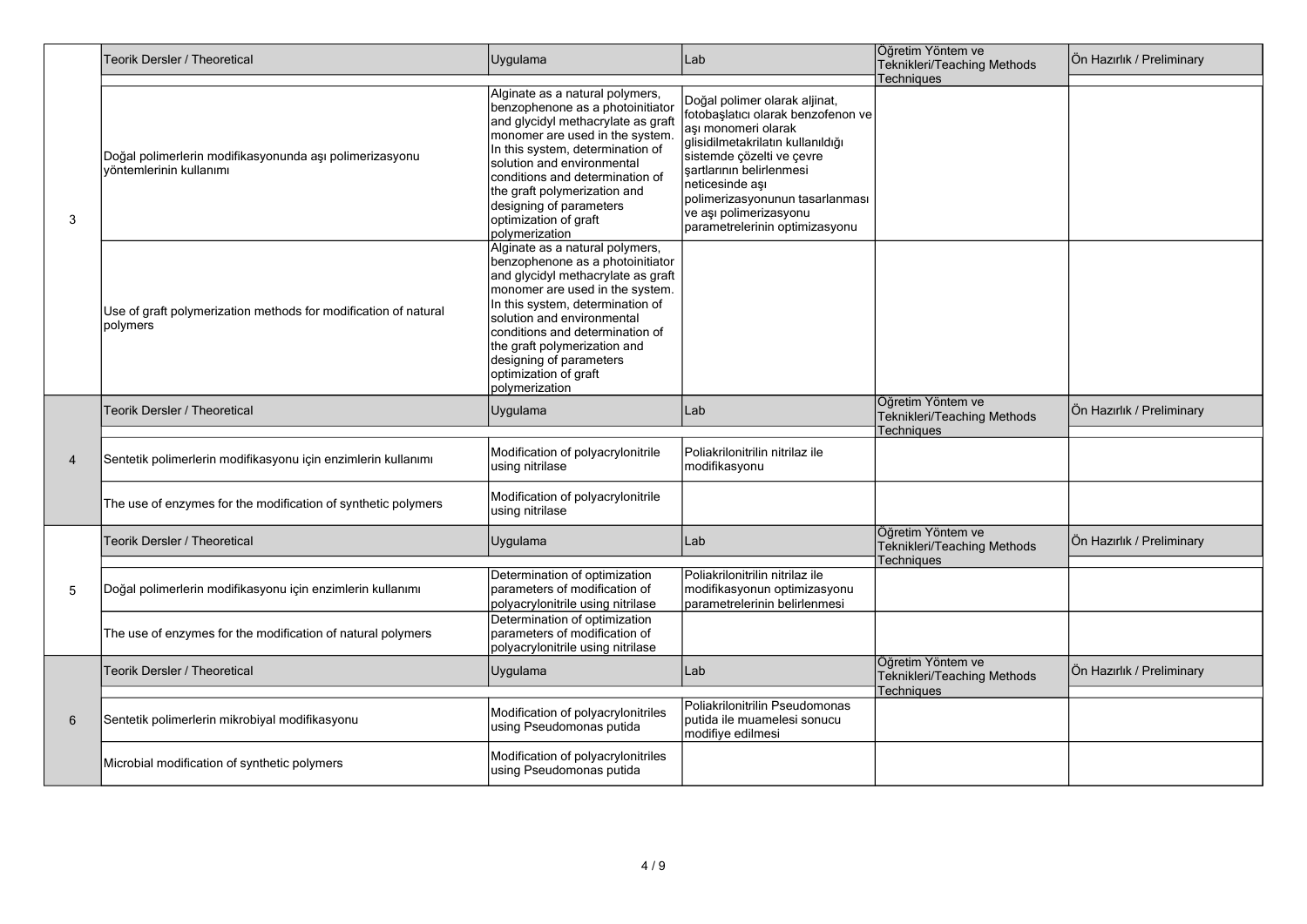| $\overline{7}$ | Teorik Dersler / Theoretical                                                                                     | Uygulama                                                                                                                                                              | Lab                                                                                                                                                                                   | Öğretim Yöntem ve<br>Teknikleri/Teaching Methods<br>Techniques        | Ön Hazırlık / Preliminary |
|----------------|------------------------------------------------------------------------------------------------------------------|-----------------------------------------------------------------------------------------------------------------------------------------------------------------------|---------------------------------------------------------------------------------------------------------------------------------------------------------------------------------------|-----------------------------------------------------------------------|---------------------------|
|                | Doğal polimerlerin mikrobiyal modifikasyonu                                                                      | Optimization of modification<br>conditions of polyacrylonitriles<br>modified with Pseudomonas<br>putida                                                               | Poliakrilonitrilin Pseudomonas<br>putida ile muamelesi sonucu<br>modifikasyon şartlarının<br>optimizasyonu                                                                            |                                                                       |                           |
|                | Microbial modification of natural polymers                                                                       | Optimization of modification<br>conditions of polyacrylonitriles<br>modified with Pseudomonas<br>putida                                                               |                                                                                                                                                                                       |                                                                       |                           |
|                | Teorik Dersler / Theoretical                                                                                     | Uygulama                                                                                                                                                              | Lab                                                                                                                                                                                   | Öğretim Yöntem ve<br>Teknikleri/Teaching Methods<br><b>Techniques</b> | Ön Hazırlık / Preliminary |
| 8              | Ara sinav                                                                                                        | Explanation of biomolecule which<br>have amino groups immobilizatior<br>to modified polyacrylonitrile which<br>have carboxylic acid groups and<br>optimization assays | Poliakrilonitril yapısında oluşan<br>karboksilik asitler üzerinden<br>amino grubuna sahip<br>biyomoleküllerin immobilizasyon<br>sartlarının açıklanması ve<br>optimizasyon denemeleri |                                                                       |                           |
|                | Midterm exam                                                                                                     | Explanation of biomolecule which<br>have amino groups immobilization<br>to modified polyacrylonitrile which<br>have carboxylic acid groups and<br>optimization assays |                                                                                                                                                                                       |                                                                       |                           |
|                | Teorik Dersler / Theoretical                                                                                     | Uygulama                                                                                                                                                              | Lab                                                                                                                                                                                   | Öğretim Yöntem ve<br>Teknikleri/Teaching Methods<br><b>Techniques</b> | Ön Hazırlık / Preliminary |
| 9              | Modifiye polimerlere biyomoleküllerin immobilizasyonu ile<br>fonksiyonelleştirmesi üzerine genel bilgi verilmesi | Design of thrombin immobilization<br>to modified polyacrylonitrile                                                                                                    | Modifiye poliakrilonitrile trombin<br>immobilizasyonu                                                                                                                                 |                                                                       |                           |
|                | Giving general information about functionalization of modified<br>polymers using immobilized biomolecules        | Design of thrombin immobilization<br>to modified polyacrylonitrile                                                                                                    |                                                                                                                                                                                       |                                                                       |                           |
|                | Teorik Dersler / Theoretical                                                                                     | Uygulama                                                                                                                                                              | Lab                                                                                                                                                                                   | Öğretim Yöntem ve<br>Teknikleri/Teaching Methods<br>Techniques        | Ön Hazırlık / Preliminary |
| 10             | Modifiye polimerlere enzim immobilizasyonu ve potansiyel uygulama<br>alanları                                    | Determination of immobilization<br>conditions of thrombin to modified<br>polyacrylonitrile                                                                            | Modifiye poliakrilonitrile trombin<br>immobilizasyonun optimizasyon<br>İsartlarının belirlenmesi                                                                                      |                                                                       |                           |
|                | Immobilization of enzymes to modified polymers and potential<br>applications                                     | Determination of immobilization<br>conditions of thrombin to modified<br>polyacrylonitrile                                                                            |                                                                                                                                                                                       |                                                                       |                           |
|                | Teorik Dersler / Theoretical                                                                                     | Uygulama                                                                                                                                                              | Lab                                                                                                                                                                                   | Öğretim Yöntem ve<br>Teknikleri/Teaching Methods<br>Techniques        | Ön Hazırlık / Preliminary |
| 11             | Modifiye polimerlere protein immobilizasyonu ve potansiyel uygulama<br>alanları                                  | Immobilization of nisin to modified<br>polyacrylonitrile and determination<br>of optimization conditions                                                              | Modifiye poliakrilonitrile nisin<br>immobilizasyonu ve<br>immobilizasyonun optimizasyonu<br>denemeleri                                                                                |                                                                       |                           |
|                | Immobilization of proteins to the modified polymers and potential<br>applications                                | Immobilization of nisin to modified<br>polyacrylonitrile and determination<br>of optimization conditions                                                              |                                                                                                                                                                                       |                                                                       |                           |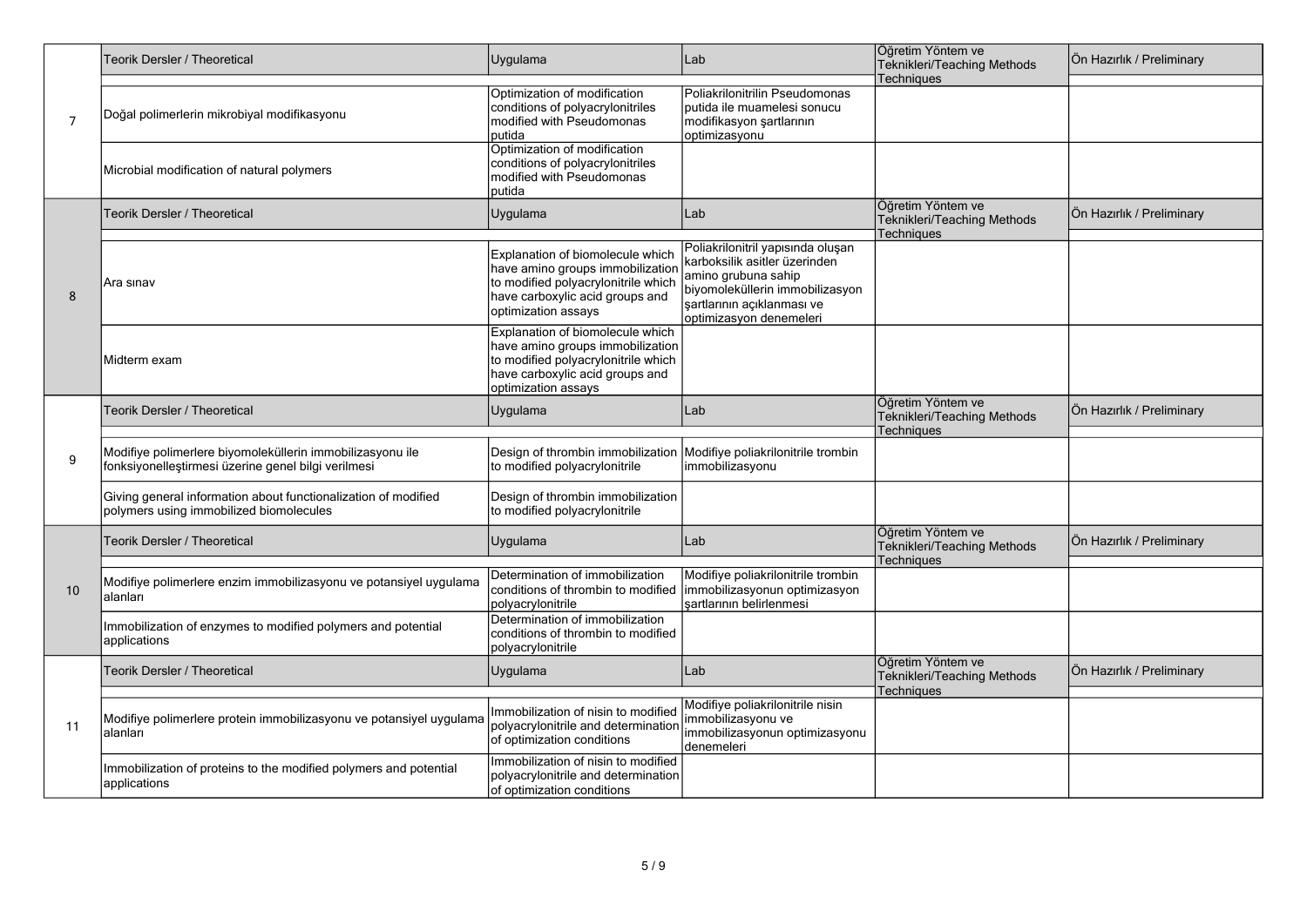| 12 | <b>Teorik Dersler / Theoretical</b>                                                                                                                                                                    | Uygulama                                                                                                                                                                                                                     | Lab                                                                                                                                                                                                                                           | Öğretim Yöntem ve<br>Teknikleri/Teaching Methods<br><b>Techniques</b> | Ön Hazırlık / Preliminary |
|----|--------------------------------------------------------------------------------------------------------------------------------------------------------------------------------------------------------|------------------------------------------------------------------------------------------------------------------------------------------------------------------------------------------------------------------------------|-----------------------------------------------------------------------------------------------------------------------------------------------------------------------------------------------------------------------------------------------|-----------------------------------------------------------------------|---------------------------|
|    | Modifiye polimerlere antimikrobiyal peptid immobilizasyonu ve<br>potansiyel uygulama alanları                                                                                                          | Determination of test conditions<br>and effect of application of nisin<br>immobilized polyacrlonitrile on<br>antimicrobial test (agar diffusion)                                                                             | Nisin immobilize poliakrilonitrilin<br>antimikrobiyal testlerden agar<br>difüzyon (yayma plaka) testi ile<br>uygulamadaki etkinliğinin ve test<br>şartlarının belirlenmesi                                                                    |                                                                       |                           |
|    | Immobilization of antimicrobial peptides to modified polymers and<br>potential applications                                                                                                            | Determination of test conditions<br>and effect of application of nisin<br>immobilized polyacrlonitrile on<br>antimicrobial test (agar diffusion)                                                                             |                                                                                                                                                                                                                                               |                                                                       |                           |
|    | <b>Teorik Dersler / Theoretical</b>                                                                                                                                                                    | Uygulama                                                                                                                                                                                                                     | Lab                                                                                                                                                                                                                                           | Öğretim Yöntem ve<br><b>Teknikleri/Teaching Methods</b>               | Ön Hazırlık / Preliminary |
| 13 | Antimikrobiyal peptid immobilize modifiye polimerlerin antimikrobiyal<br>testleri                                                                                                                      | SEM, FTIR, contact angle<br>measurement and water retention<br>capacity measurement methods<br>and principles of thrombin<br>immobilized microbial modified<br>polyacrylonitrile and microbial<br>modified polyacrylonitrile | Mikrobiyal modifiye poliakrilonitril<br>ve trombin immobilize modifiye<br>poliakrilonitrilin SEM, FTIR, temas<br>açısı ölçümü ve su tutma<br>kapasitelerinin ölçüm<br>vöntemlerinin prensipleri                                               | <b>Techniques</b>                                                     |                           |
|    | Antimicrobial tests of antimicrobial peptide immobilized modified<br>polymers                                                                                                                          | SEM, FTIR, contact angle<br>measurement and water retention<br>capacity measurement methods<br>and principles of thrombin<br>immobilized microbial modified<br>polyacrylonitrile and microbial<br>modified polyacrylonitrile |                                                                                                                                                                                                                                               |                                                                       |                           |
|    | Teorik Dersler / Theoretical                                                                                                                                                                           | Uygulama                                                                                                                                                                                                                     | Lab                                                                                                                                                                                                                                           | Öğretim Yöntem ve<br>Teknikleri/Teaching Methods<br>Techniques        | Ön Hazırlık / Preliminary |
| 14 | Modifiye polimerin ve biyomolekül immobilize edilmiş polimerlerin<br>FTIR, SEM, temas açısı ölçümü ve su tutma kapasitelerinin ölçümü<br>gibi yöntemler kullanılarak karakterizasyonu-l                | Evaluation and comparison of<br>FTIR, SEM, contact angle<br>measurement and water retentior<br>capacity results of microbial<br>modified polyacrylonitrile and<br>thrombin immobilized modified<br>polyacrylonitrile         | Mikrobiyal modifiye poliakrilonitril<br>ve trombin immobilize modifiye<br>poliakrilonitrilin SEM, FTIR, temas<br>açısı ölçümü ve su tutma<br>kapasitelerinin ölçüm<br>yöntemlerinin sonuçlarının<br>değerlendirilmesi ve<br>karşılaştırılması |                                                                       |                           |
|    | Characterization of modified polymers and biomolecule immobilized<br>polymers using FTIR, SEM, contact angle measurement and water<br>retention capacity methods-I                                     | Evaluation and comparison of<br>FTIR, SEM, contact angle<br>measurement and water retention<br>capacity results of microbial<br>modified polyacrylonitrile and<br>thrombin immobilized modified<br>polyacrylonitrile         |                                                                                                                                                                                                                                               |                                                                       |                           |
|    | Teorik Dersler / Theoretical                                                                                                                                                                           | Uygulama                                                                                                                                                                                                                     | Lab                                                                                                                                                                                                                                           | Öğretim Yöntem ve<br>Teknikleri/Teaching Methods<br><b>Techniques</b> | Ön Hazırlık / Preliminary |
| 15 | Modifiye polimerin ve immobilize edilmiş polimerlerin FTIR, SEM,<br>temas açısı ölçümü ve su tutma kapasitelerinin ölçümü gibi yöntemler Term Project Presentation<br>kullanılarak karakterizasyonu-II |                                                                                                                                                                                                                              | Dönem Projesi Sunumu                                                                                                                                                                                                                          |                                                                       |                           |
|    | Characterization of modified polymers and biomolecule immobilized<br>polymers using FTIR, SEM, contact angle measurement and water<br>retention capacity methods-II                                    | <b>Term Project Presentation</b>                                                                                                                                                                                             |                                                                                                                                                                                                                                               |                                                                       |                           |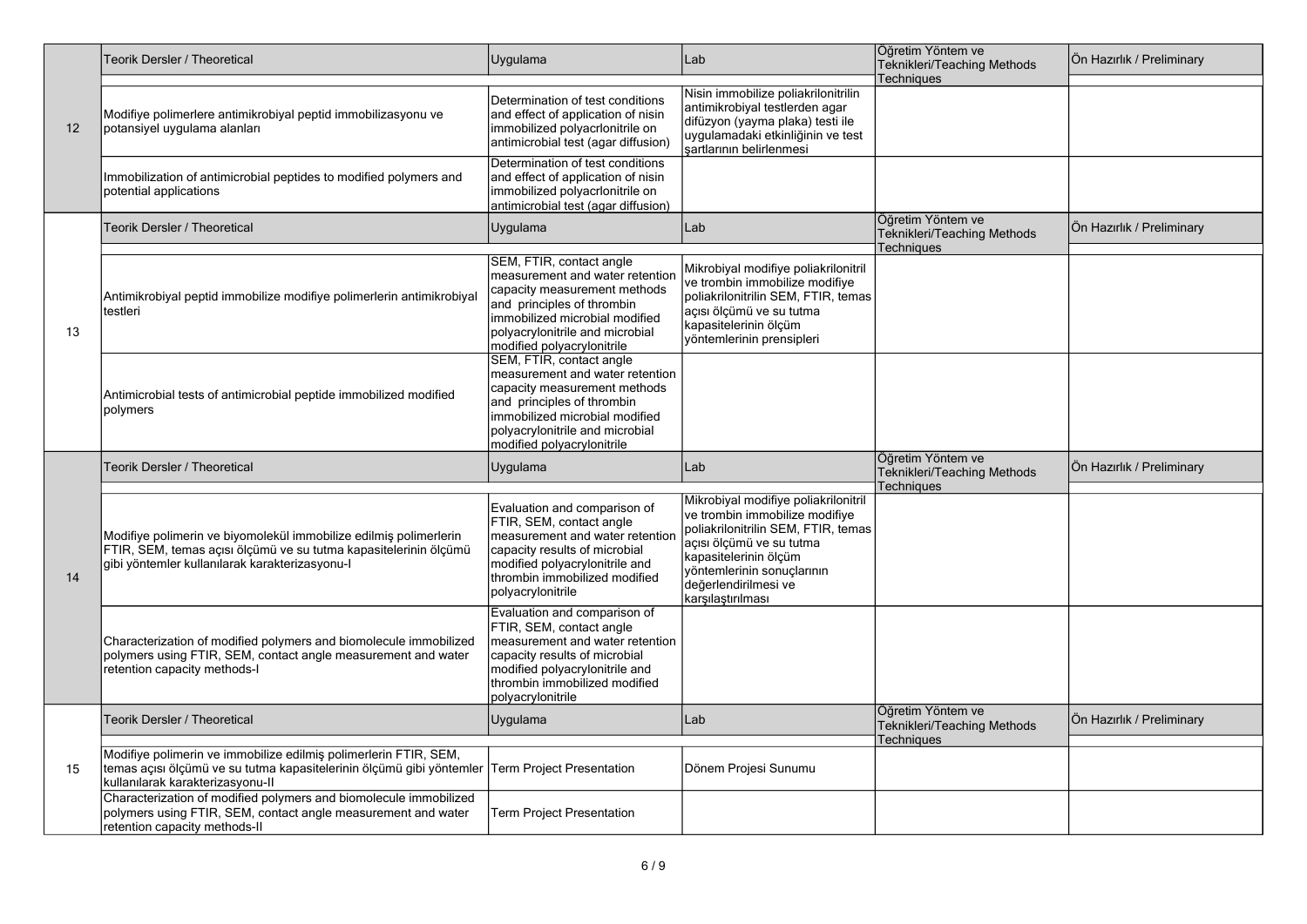|    | Teorik Dersler / Theoretical | Uygulama                  | Lab                  | Öğretim Yöntem ve<br>Teknikleri/Teaching Methods | Ön Hazırlık / Preliminary |
|----|------------------------------|---------------------------|----------------------|--------------------------------------------------|---------------------------|
|    |                              |                           |                      | Techniques                                       |                           |
| 16 | lFinal Sınavı                | Term Project Presentation | Dönem Projesi Sunumu |                                                  |                           |
|    | IFinal exam                  | Term Project Presentation |                      |                                                  |                           |

## **DEĞERLENDİRME / EVALUATION**

| Yarıyıl (Yıl) İçi Etkinlikleri / Term (or Year) Learning Activities | Sayı /<br>Number | Katkı Yüzdesi /<br>Percentage of<br>Contribution (%) |
|---------------------------------------------------------------------|------------------|------------------------------------------------------|
| Ev Ödevi / Homework                                                 |                  | 100                                                  |
| Toplam / Total:                                                     |                  | 100                                                  |
| Başarı Notuna Katkı Yüzdesi / Contribution to Success Grade(%):     |                  | 40                                                   |

| Yarıyıl (Yıl) Sonu Etkinlikleri / End Of Term (or Year) Learning Activities | Sayı/<br>Number | Katkı Yüzdesi /<br>Percentage of<br>Contribution (%) |
|-----------------------------------------------------------------------------|-----------------|------------------------------------------------------|
| Final Sinavi / Final Examination                                            |                 | 100                                                  |
| Toplam / Total:                                                             |                 | 100                                                  |
| Başarı Notuna Katkı Yüzdesi / Contribution to Success Grade(%):             |                 | 60                                                   |

| Etkinliklerinin Başarı Notuna Katkı Yüzdesi(%) Toplamı / Total Percentage of Contribution (%) to Success Grade: |  |  |
|-----------------------------------------------------------------------------------------------------------------|--|--|
| Değerlendirme Tipi / Evaluation Type:                                                                           |  |  |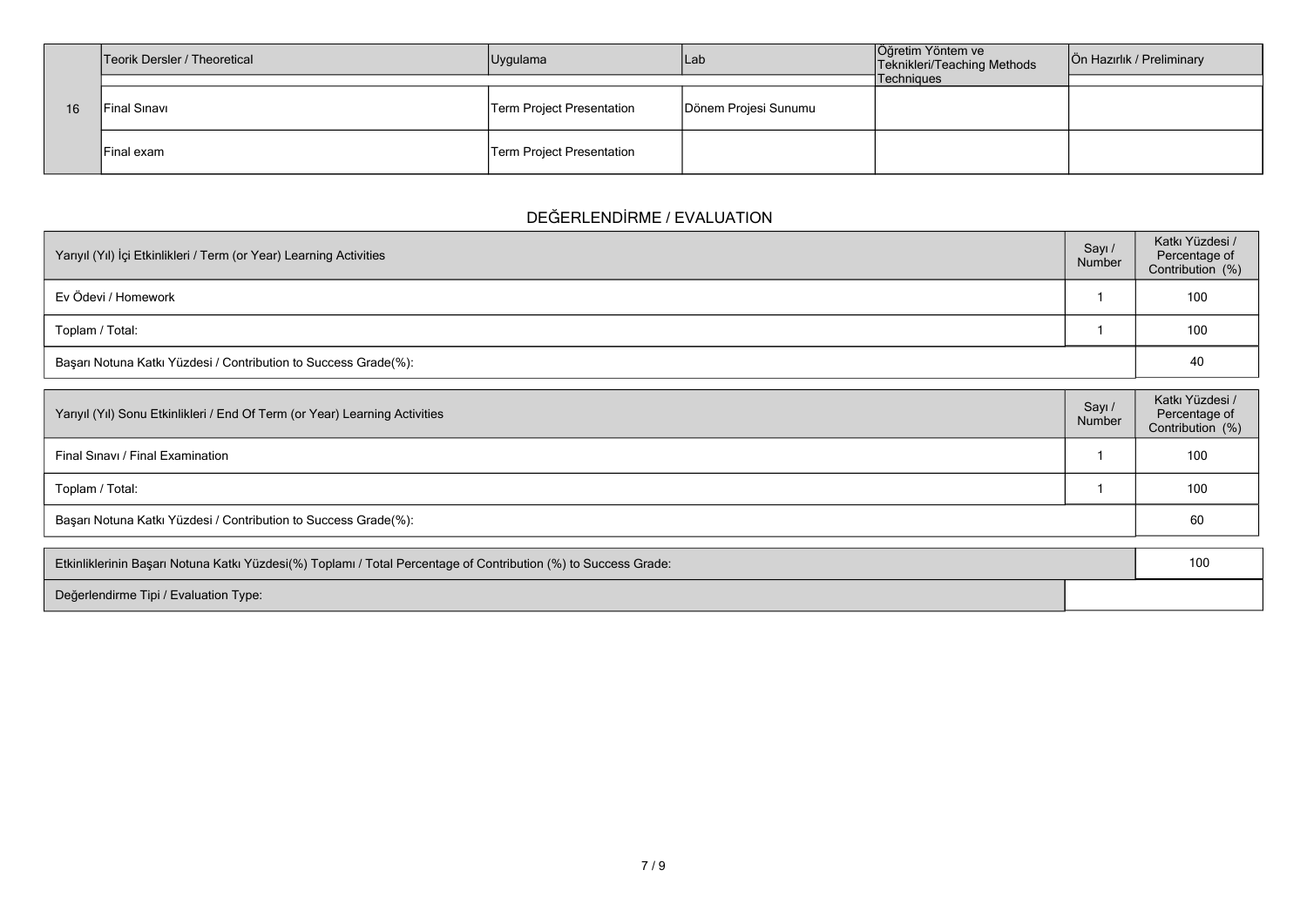## **İŞ YÜKÜ / WORKLOADS**

| Etkinlikler / Workloads                                                                                                                                                              | Sayı /<br>Number | Süresi<br>(Saat) /<br>Duration<br>(Hours) | Toplam İş Yükü<br>(Saat) / Total<br>Work Load<br>(Hour) |
|--------------------------------------------------------------------------------------------------------------------------------------------------------------------------------------|------------------|-------------------------------------------|---------------------------------------------------------|
| Ara Sinav / Midterm Examination                                                                                                                                                      |                  | 2.00                                      | 2.00                                                    |
| Final Sinavi / Final Examination                                                                                                                                                     |                  | 2.00                                      | 2.00                                                    |
| Derse Katılım / Attending Lectures                                                                                                                                                   | 14               | 3.00                                      | 42.00                                                   |
| Rapor Hazırlama / Report Preparation                                                                                                                                                 | 14               | 3.00                                      | 42.00                                                   |
| Bireysel Çalışma / Self Study                                                                                                                                                        | 14               | 5.00                                      | 70.00                                                   |
| Ara Sınav İçin Bireysel Çalışma / Individual Study for Mid term Examination                                                                                                          |                  | 10.00                                     | 10.00                                                   |
| Final Sınavı içiin Bireysel Çalışma / Individual Study for Final Examination                                                                                                         |                  | 10.00                                     | 10.00                                                   |
| Okuma / Reading                                                                                                                                                                      | 14               | 5.00                                      | 70.00                                                   |
| Toplam / Total:                                                                                                                                                                      | 60               | 40.00                                     | 248.00                                                  |
| Dersin AKTS Kredisi = Toplam İş Yükü (Saat) / 30.00 (Saat/AKTS) = 248.00/30.00 = 8.27 ~ / Course ECTS Credit = Total Workload (Hour) / 30.00 (Hour / ECTS) = 248.00 / 30.00 = 8.27 ~ |                  |                                           |                                                         |